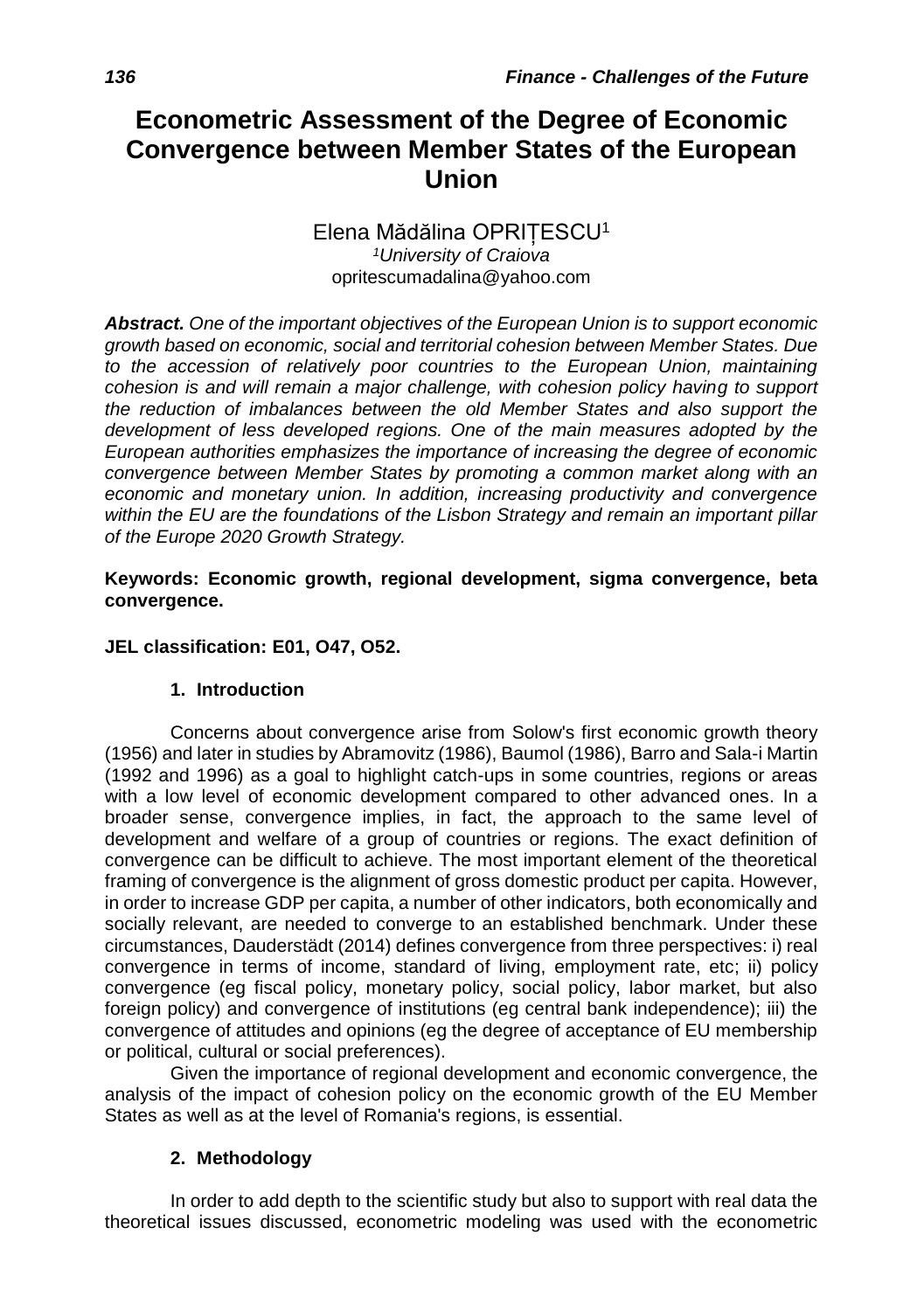program Eviews 7.0 and the statistics program Stata 12.0. These programs will allow to draw clear conclusions on the level of convergence in the European Union Member States but also regarding the Romanian regions, by testing the Sigma and Beta convergence assumptions. As such, the *validity of convergence was tested both at the European Union level and at the level of Romania during 2007-2016*. Specifically, we started from two hypotheses:

H(a): Within the European Union, there has been economic convergence between Member States.

H(b): In Romania, there was economic convergence between the eight development regions.

The validity of the two hypotheses supports a balanced regional development with effects on the reduction of economic gaps. The rejection of the two hypotheses would indicate that the functioning of the European Union does not lead to a balanced growth but also that the structural funds have not resulted in a balanced regional development in Romania.

In order to reach the set goals, models based on the *beta and sigma convergence* hypothesis were estimated. Generally, to estimate the level of convergence, the most commonly used convergence tests are β and σ. These tests have also been applied in the present case in order to identify the level of convergence in GDP between the European Union and Romania.

Although challenged by economists such as Friedman (1992) and Quah (1993) as irrelevant to the true convergence process of economic growth, the concept of beta convergence has nevertheless been imposed in economic literature. Friedman points out that, according to the definition, beta convergence can be replaced by the change in GDP/capita, and Quah notes that the analysis of convergence is one that highlights the dynamics of income distribution.

However, the methodology used by Barro and Sala-i-Martin for measuring beta convergence involved estimating a regression equations of economic growth, namely the establishment of the increase in GDP/capita for a time T and the initial GDP per inhabitant in year t0; this issue of recovering or removing development gaps between EU Member States remains an essential topic of great relevance to the European Union's Economic and Scientific Strategy.

The concept of sigma convergence evaluates the process of reducing regional economic disparities over time, representing a breakdown of income distribution among the economies (Young, Matthew, Higgins 2008). The results obtained are similar to those provided by other specialist studies that have focused on Sigma convergence analysis among the new Member States. One of them is the one elaborated by Ingiani A. and Zdarek V. (2007), studying convergence in the new EU countries (2004, 2007), achieving clear results in reducing the dispersion of income among the economies. Moreover, Matkowsk, Próchniak (2004) confirms the existence of Sigma convergence between the new EU member states.

For β convergence, we will use the following equation:

$$
InPIB_{i,t} - InPIB_{i,t-1} = \alpha + \beta InPIB_{i,t-1} + \varepsilon_{i,t} \tag{1}
$$

where:

 $PIB_{i,t}$  is gross domestic product per capita within the purchasing power standard, expressed in logarithm, in country i in year t;

 $PIB_{i,t-1}$  is the gross domestic product per capita within the purchasing power standard in country i in year t-1;

 $\varepsilon_{i,t}$  is the error.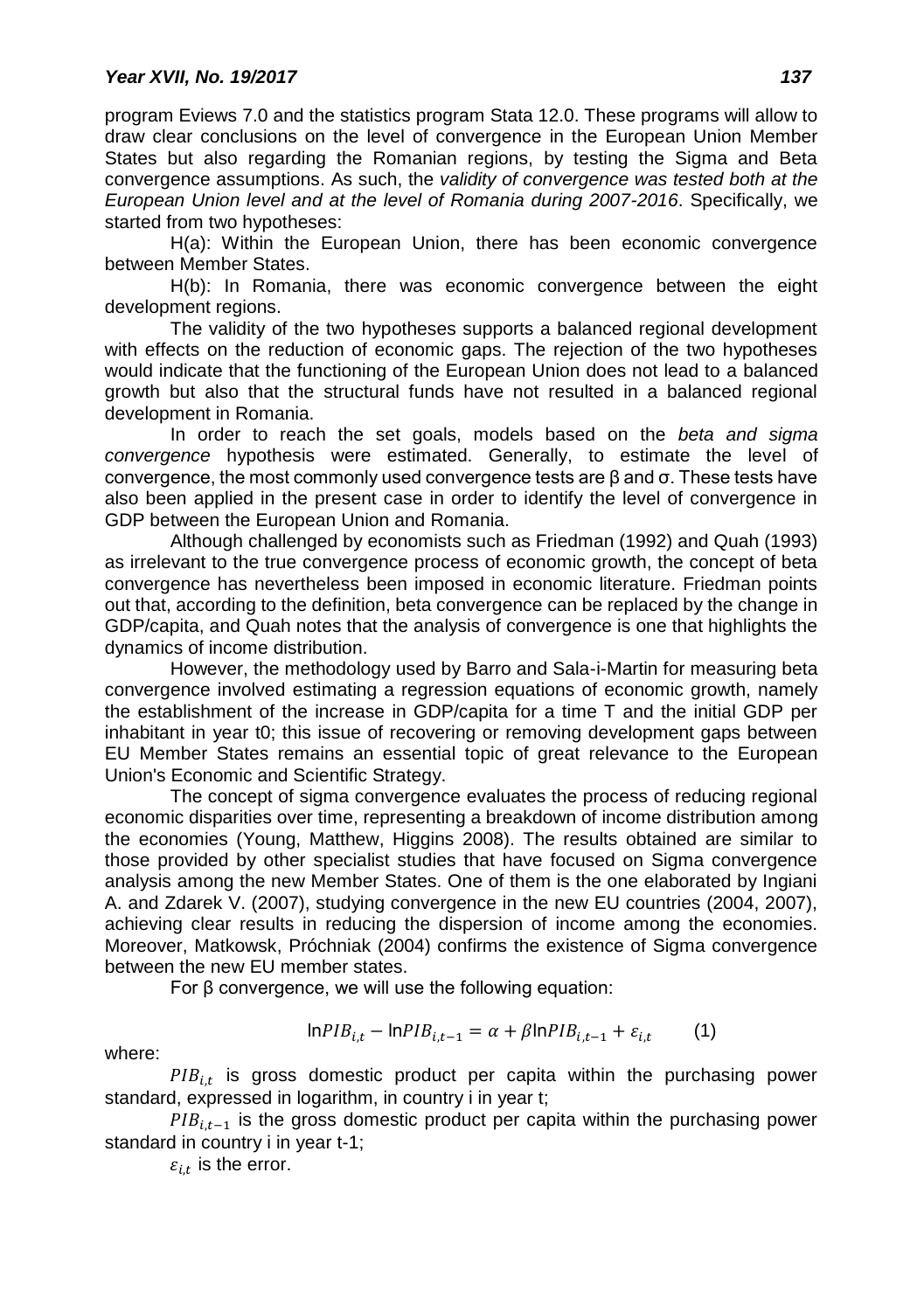There is  $\beta$  convergence if the associated  $\beta$  coefficient is negative.  $\beta$  convergence implies that countries with a lower level of efficiency have higher growth rates than those with higher efficiency.

Equation (1) is based on a dynamic analysis, taking into account developments in each year. However, there is a more static approach to beta convergence, where the analysis is made taking into account two reference years: the base year and a year considered relevant for the estimation of convergence. To give robustness to estimates and the model, this approach has also been used. We considered 2007 as the base year, and 2016 as the final year, for which the assumptions of convergence were tested. In this context, equation (1) becomes:

$$
InPIB_{i,2016} - InPIB_{i,2007} = \alpha + \beta InPIB_{i,2007} + \varepsilon_{i,t}
$$
 (2)

D. T. Quah (1996) considers that estimation of β convergence does not provide information on the evolution of time dispersion. To remove this disadvantage, the  $σ$ convergence, which captures the evolution of the dispersion of a sample, was estimated. Thus, convergence will result if the level of dispersion decreases in the analyzed period. The two convergence measures are complementary but not excluded: β convergence is a necessary but not sufficient condition for σ convergence. For the σ convergence, the following equations were used:

$$
\Delta W_{i,t} = \alpha + \beta W_{i,t-1} + \varepsilon_{i,t}
$$
\n(3)  
\n
$$
W_{i,t} = \ln PIB_{i,t} - \ln MPIB_{i,t}
$$
\n(4)

where ln $MPI_{i,t}$  is the average ln $PIB_{i,t}$  for each t period.

σ convergence will exist under the condition that the associated coefficient β is negative. Below are some aspects of the data included in the estimates. First, to study convergence in EU Member States, gross domestic product per capita was used in the purchasing power standard. Data were extracted from the database of the World Bank for the period 2007 - 2016. Second, to test the hypothesis convergence regions of Romania we used GDP per capita in purchasing power standards. Data were extracted from the Eurostat data during the period 2007 - 2015. We elected this period pd time given the fact that 2007 was the year of Romania's accession to the European Union, which will allow assessment of the impact of this process on development. Finally, it should be noted that in order to ensure the stability of the data series and in line with the literature studies, the data series were logarithmized.

#### **3. Interpretation of indicators**

#### *(a). Regional development in the European Union*

The analysis begins with the presentation of the results obtained by estimating equation (2), which tests the existence of beta convergence, because this model will allow for a wider interpretation of the results. For the European Union, the results obtained are presented in figure 1, the regression equation being included in the figure.

In figure 1, the horizontal axis is the value in the logarithm of GDP at PPC in 2007, while on the vertical axis is the GDP growth average of the PPP in the period 2007-2016, calculated as the logarithm difference between the values in the years 2016 and 2007. The results show some relevant issues. In principle, a certain degree of real convergence can be observed in the analyzed sample. This fact is also indicated by the results of the linear regression and the fact that the model represents quite well the analyzed data  $(R2 = 0.28)$ . The negative value of the independent variable  $(-0.18)$ indicates a negative relationship between the initial GDP values at the PPP and the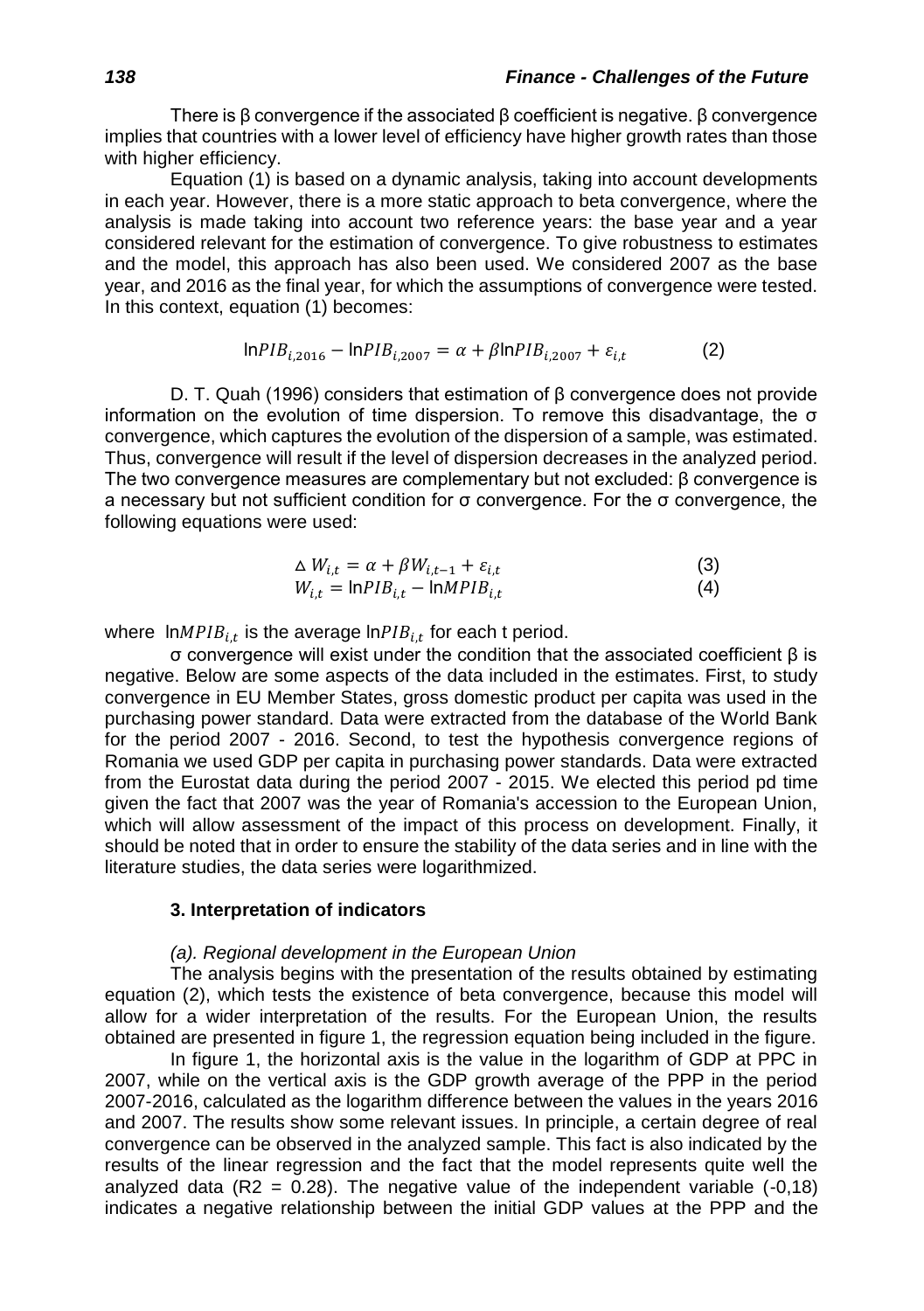growth rates for the period 2007-2016. This indicates that countries with the lowest GDP per capita had much higher growth rates than countries with high GDP. This finding is not confirmed, however, for all countries in the sample. Thus, interpretation is valid, especially for the Central and Eastern European countries, given that Romania, Bulgaria, Latvia, Lithuania, Estonia, Poland, Slovakia, Hungary, the Czech Republic, Croatia, the countries with the lowest level of GDP in PPP in 2007, had the largest increases in GDP in the PPP during the analyzed period. These results are somewhat intuitive. Central and Eastern European countries (CEE) form a group of countries that have undergone similar development phases: moving from a planned, socialist economy to a market economy, restructuring of the public sector, the reforming process, the liberalization process etc. In addition, high GDP growth over the period under review can also be explained by the low base effect. More specifically, any increase is more significant if we relate to a low initial GDP, such as the CEE countries, compared to a higher initial GDP.

Luxembourg has a special case due to the nature of the financial system in this country and will not be subject to any interpretation. If we look at the Eurozone countries that adopted the single currency in 1999 and 2000, the convergence process is no longer so obvious. Moreover, the results indicate rather a GDP per capita divergence in PPP. Thus, Greece, Italy, Spain, Portugal, low-GDP countries in 2007 had some of the lowest growth rates in the analyzed period, which kept the development gap (Italy, Portugal and Spain) or significant increase in the gap (Greece). Also, with the exception of Greece, the weakest performance in terms of growth can be seen in Spain, one of the countries with a high per capita GDP in PPP in 2007. Similarly, low growth rates are also observed in the case of France. For the countries that originally formed the Eurozone, we see the best performances in the case of Ireland, Germany and Austria, which had the highest GDP growth in the analyzed period. The results obtained are consistent with other literature studies (Dobrinsky and Havlik, 2014, ECB, 2015) indicating that there is beta convergence at EU level, but the rate of convergence in the analyzed period is very low, reaching 1.86%. In some regions of the EU (the euro area, for example), the data seem to indicate a certain divergence.



**Figure no. 1 – Beta convergence in the European Union, based on GDP per capita (2007-2016)**

*Source:* own estimates, information obtained with the help of the Eviews 7.0 application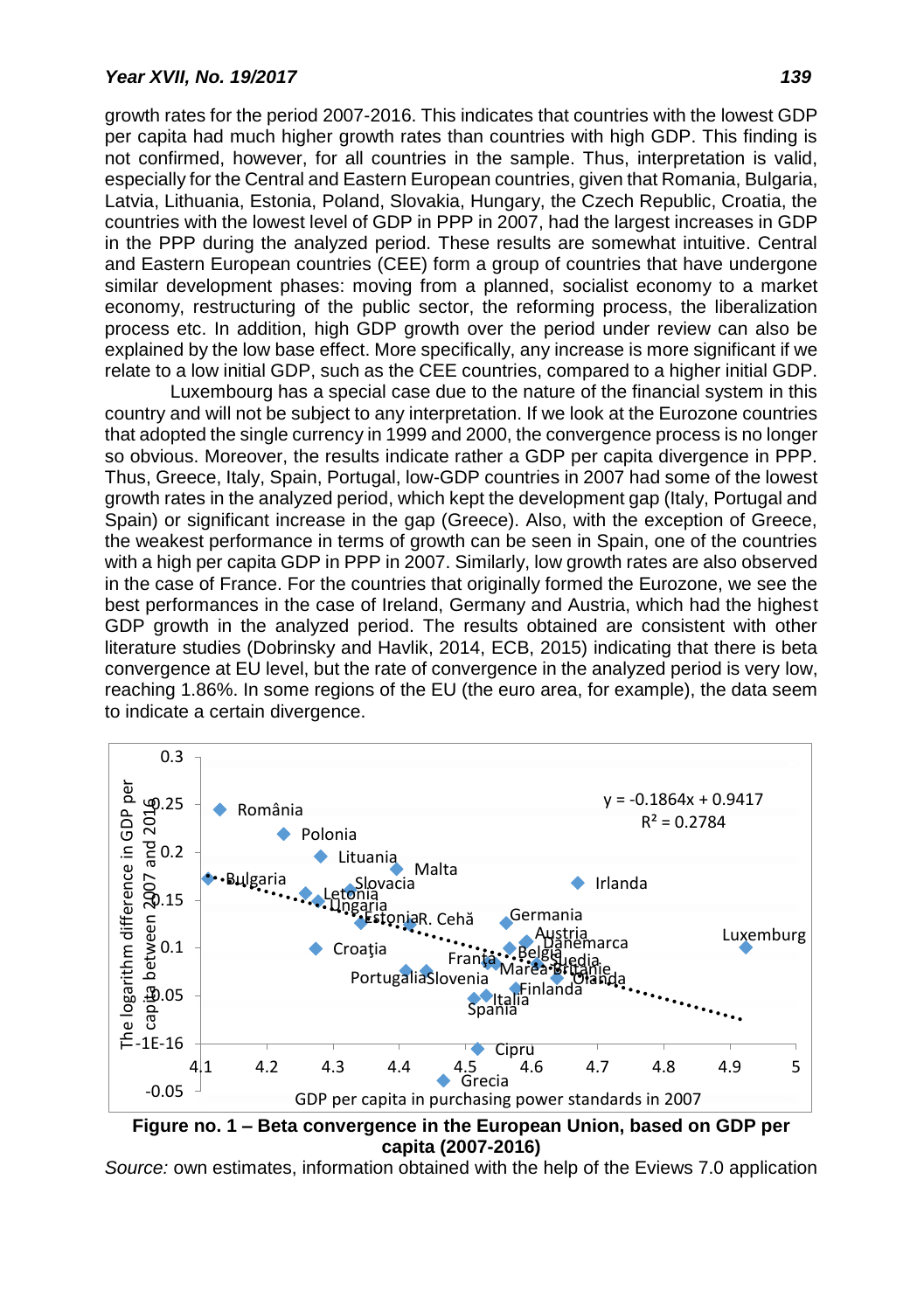As such, previous results support the beta convergence hypothesis. However, β convergence does not provide information on the dispersion evolution in time. To overcome this disadvantage, in figure no. 2, we estimate the σ convergence, which captures the evolution of the dispersion of a sample, namely, the  $\sigma$  convergence indicates how fast the GDP per capita in each country tends towards the sample's average.

As can be seen, in the period 2007-2016, the dispersion of gross domestic product per capita in the purchasing power standard has been reduced in the European Union. In dynamics, we notice that dispersion has been steadily reduced over most years of analysis. This implies acceptance of the sigma convergence hypothesis. It should also be mentioned that, starting in 2012, GDP dispersion has not fallen to the same pace as up to that time. In this respect, the decline in dispersion by 2012 is correlated with the negative effects of the crisis, which have generated declines in GDP in most countries.



**Figure no. 2 – Sigma convergence (dispersion of GDP per capita) in the European Union (2007-2016)**

*Source:* own estimates, information obtained with the help of the Eviews 7.0 application

Further, in order to obtain more consistent results, convergence β and σ were estimated also by equations (1), (2) and (3). Table 1 shows the results for the Member States of the European Union. Intuitively, given the previously obtained results, the estimates support the hypothesis of convergence between EU Member States.

The obtained results indicate the existence of the β convergence for the EU Member States, the β coefficient being negative (-0.0207) and significant (significance threshold of 5%). Under these circumstances, it is clear that countries with the highest GDP per capita in purchasing power standards in 2007 had a lower growth compared to the countries with the lowest GDP per capita in the standard of power purchase in 2007. A similar result can be seen in the case of σ convergence. In this case, the estimated coefficient is negative (-0.0248) and significant (significance threshold of 1%). Thus, the dispersion of average per capita GDP in purchasing power standards in EU Member States decreased during the period under review. The results obtained are similar to those presented in Figures 1 and 2, which gives reliability and robustness to estimates.

**Table no. 1 – Estimation of beta and sigma convergence in the European Union**

| Dependent Variable: $lnPIB_{i,t} - lnPIB_{i,t-1}$ |             |
|---------------------------------------------------|-------------|
| Convergence $\beta$                               |             |
| $InPIB_{i,t-1}$                                   | $-0.0207**$ |
|                                                   | (0.0082)    |
| Constant                                          | $0.106***$  |
|                                                   | (0.0372)    |
| Adj. $R^2$                                        | 0.0327      |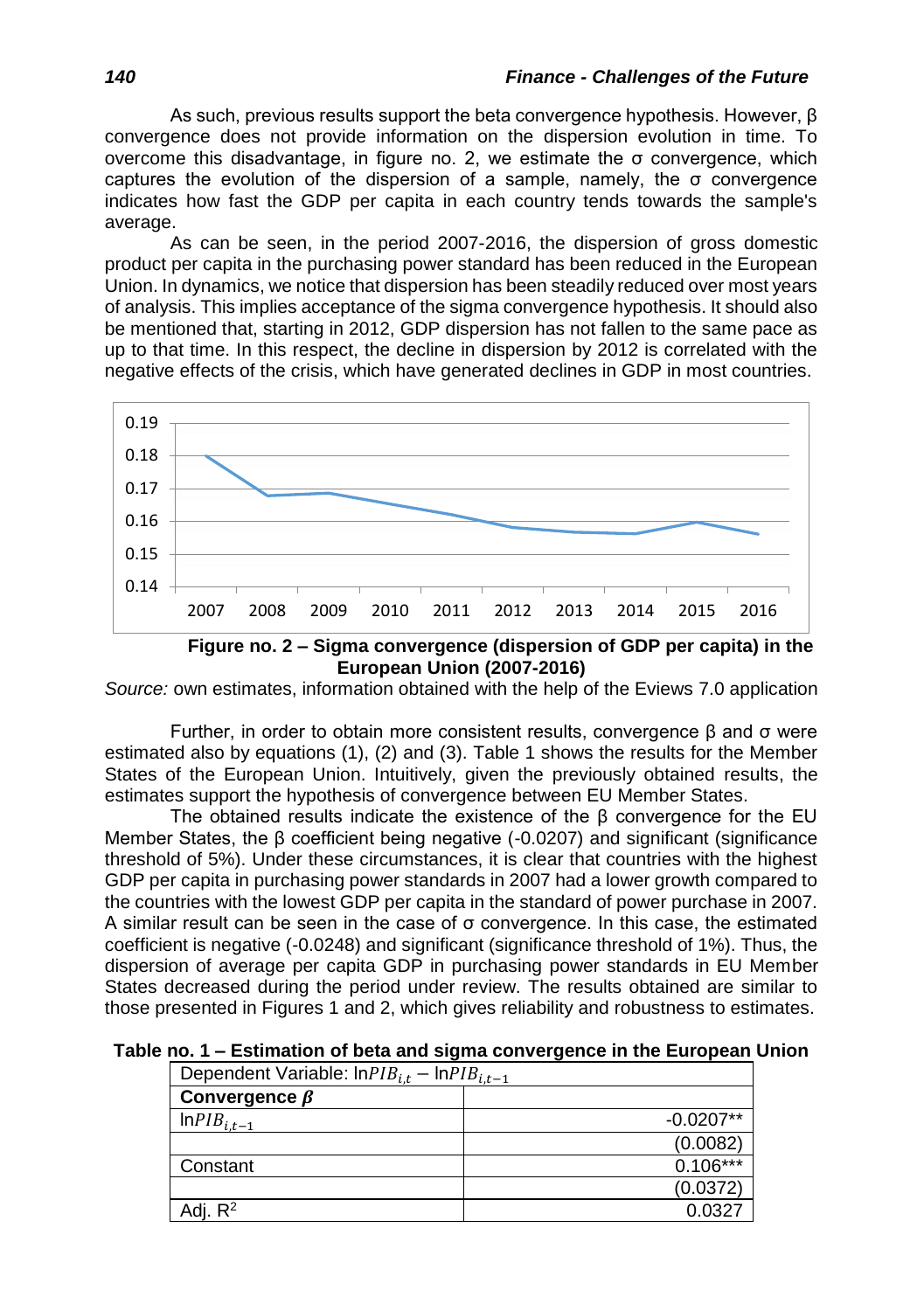| Convergence $\sigma$   |              |
|------------------------|--------------|
| $\text{ln}W_{i,t-1}$   | $-0.0248***$ |
|                        | (0.0086)     |
| Constant               | $-0.0008$    |
|                        | (0.0012)     |
| Adj. $R^2$             | 0.0513       |
| Number of observations | 252          |
| Number of countries    | 28           |

Note: \*, \*\*, \*\*\* denotes a significance level of 10%, 5% and 1%, respectively. Robust standard errors (in brackets) are used for all models.

*Source:* estimates using application Stata 12.0, based on equations (1), (2) and (3).

Finally, based on the estimates made, it is clear that in the European Union there was a convergence of gross domestic product per capita in the purchasing power standard. However, the results must be viewed with some reluctance, because in some regions of the European Union an economic divergence can be observed. For example, in the euro area, peripheral countries - Italy, Greece, Spain, Portugal - have declined compared to the euro hard core - Germany, Austria, Belgium.

(b). Regional development in Romania

The models used in the Member States of the European Union have also been applied to the eight regions of Romania. It can be noticed (Figure no. 3) that beta convergence is not identified between the eight development regions. More specifically, the coefficient associated with beta convergence is positive (0.0181), indicating that richer regions had GDP per capita increases in purchasing power standards higher than poorer regions. The most relevant example in this respect is Bucharest-Ilfov, which had a much higher than average growth, while poorer regions - North-East, South-West Oltenia - had rises below average.



**capita 2007-2015)**

*Source:* own estimates, information obtained in Eviews 7.0

Figure 4 shows σ convergence, which captures the evolution of the dispersion of a sample. And in this case, between 2007 and 2015, the dispersion of gross domestic product per capita in the purchasing power standard increased in the regions of Romania. Moreover, the dynamics of this indicator is very volatile, with graphs showing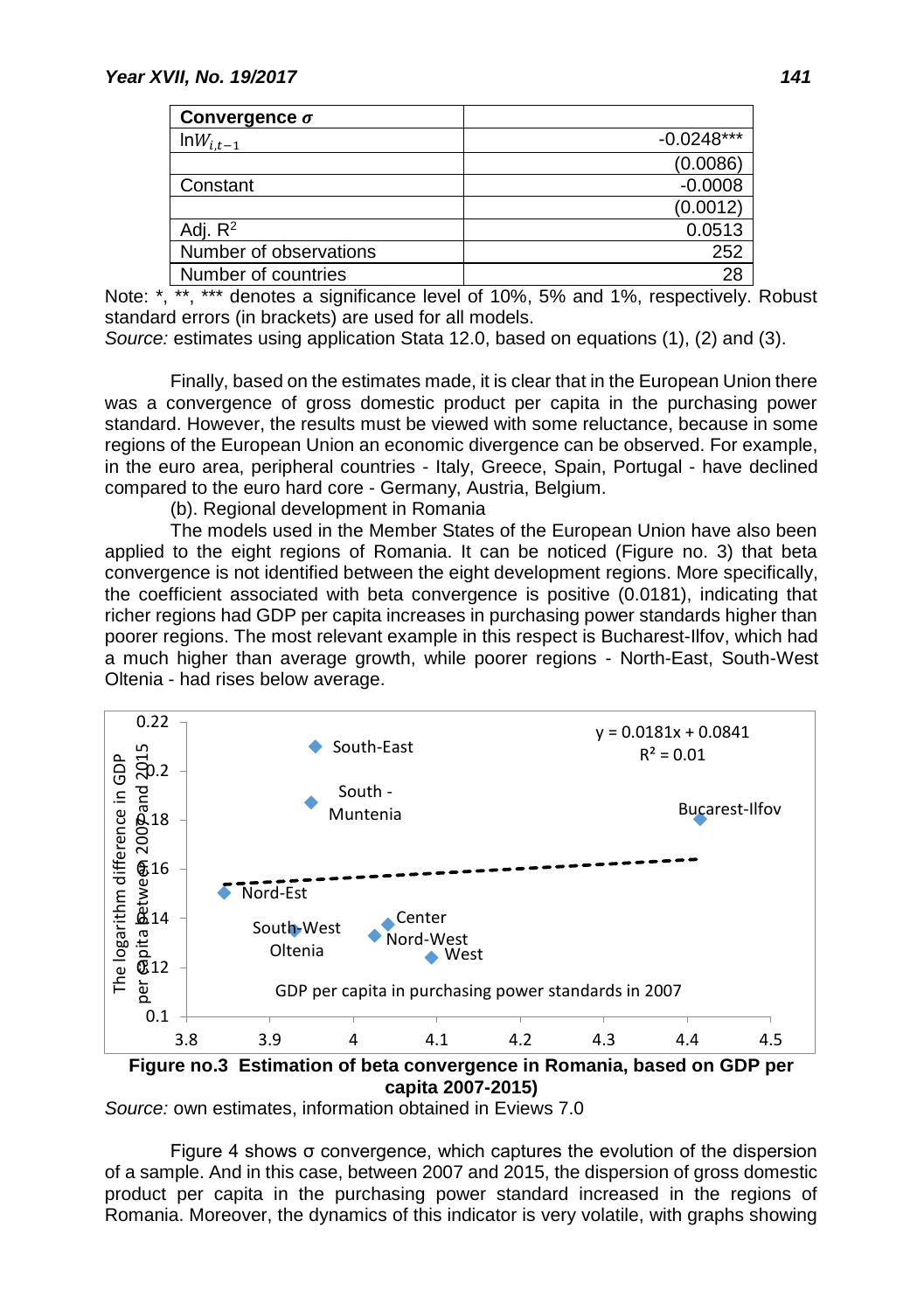years where dispersion increased more significantly - 2008 and 2011, more precisely. After these periods, there is a downward trend, but the reduction is not consistent over time. On the whole, the dynamics over the entire interval indicates an increase in the development gaps between the eight regions in Romania. Under these circumstances, in 2015, the GDP per capita dispersion in purchasing power standards is higher than in 2007.



**Figure no. 4 Sigma convergence (GDP dispersion per capita) in Romania (2007-2015)**

*Source:* own estimates, information obtained with the help of the Eviews 7.0 application

Furthermore, in this case also, in order to obtain more consistent results β and σ convergence were estimated through equations (1), (2) and (3). In table no. 2, the results for the development regions in Romania are presented. In this case as well, the results indicate a rejection of the convergence hypothesis between regions.

The results obtained do not indicate the existence of the  $\beta$  convergence for the regions of Romania, the β coefficient being negative  $(-0.0101)$ , but insignificant statistically. Under these circumstances, a relationship between the initial GDP per capita and the growth rates cannot be established. A similar result is also observed in the case of σ convergence. Also in this case, the estimated coefficient is negative (- 0.0007) and insignificant. Thus, it cannot be stated with certainty that the dispersion of the GDP per capita in the purchasing power standard between the regions of Romania decreased during the analyzed period. The results obtained indicate the rejection of the convergence hypothesis between the regions of Romania.

| Dependent Variable: $lnPIB_{i,t} - lnPIB_{i,t-1}$ |           |
|---------------------------------------------------|-----------|
| Convergence $\beta$                               |           |
| $InPIB_{i,t-1}$                                   | $-0.0101$ |
|                                                   | (0.0087)  |
| Constant                                          | $0.0612*$ |
|                                                   | (0.0353)  |
| Adj. $R^2$                                        | 0.0466    |
| Convergence $\sigma$                              |           |
| $\text{ln}W_{i,\underline{t-1}}$                  | $-0.0007$ |
|                                                   | (0.0048)  |
| Constant                                          | $-0.0007$ |
|                                                   | (0.0012)  |
| Adj. $R^2$                                        | 0.0578    |
| Number of observations                            | 64        |
| Number of regions                                 | 8         |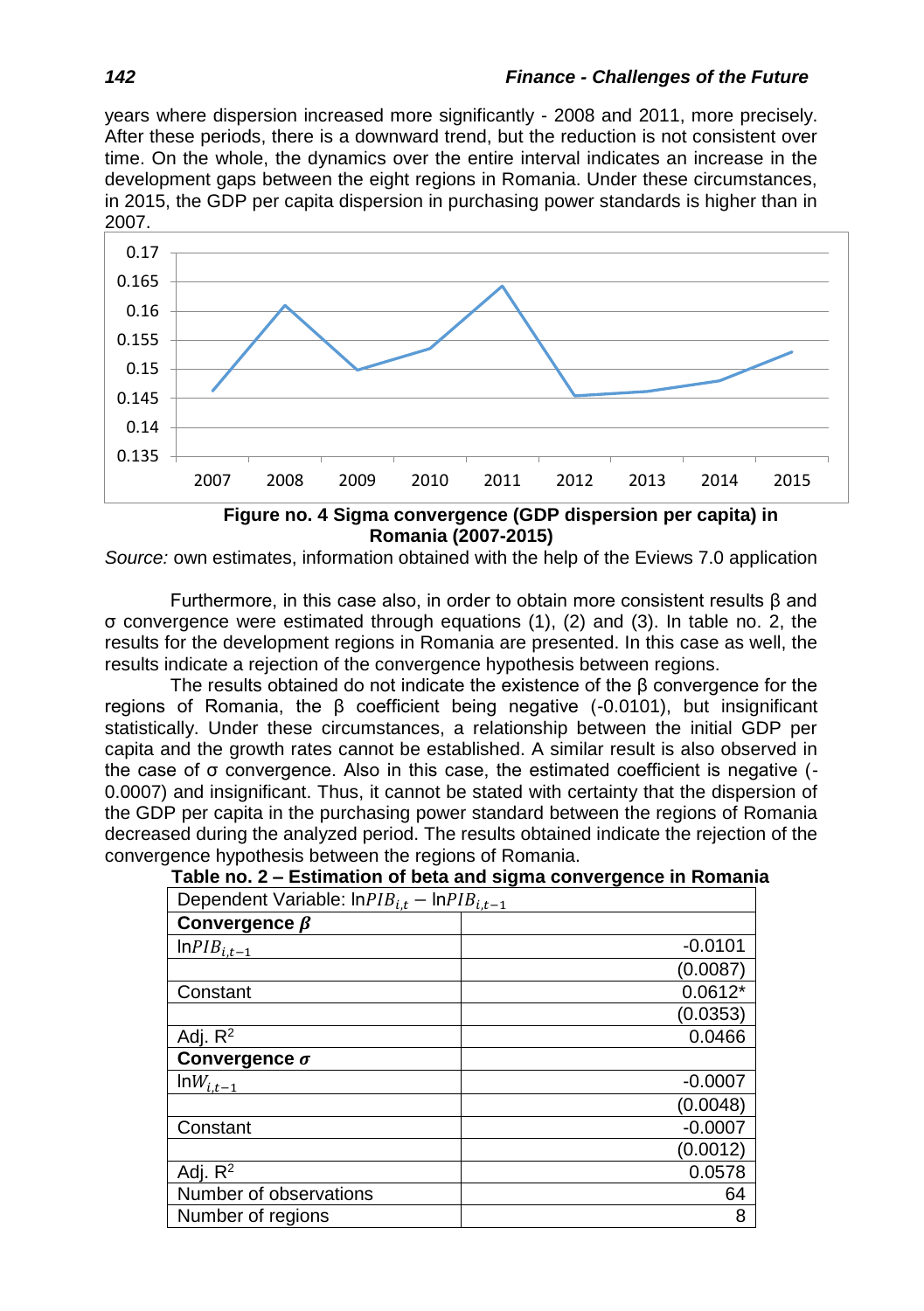Note: \*, \*\*, \*\*\* denotes a significance level of 10%, 5% and 1%, respectively. Robust standard errors (in brackets) are used for all models.

*Source:* estimates using Stata 12.0 application, based on equations (1), (2) and (3).

Taking into account the results obtained, it can be said that there was no balanced development between the Romanian regions. Moreover, there may be an increase in the gaps between regions, which implies an increase in economic and social disparities. These results have major negative implications because, over time, inequities that cannot be reduced can be created.

## **4. Conclusions**

The following conclusions can be drawn from the analyzes of the process of economic convergence of the European Union countries, respectively of Romania to the EU average in the period 2007 - 2016:

• there are significant differences between countries in terms of economic convergence (Czech Republic is the most advanced, Romania is ranking last);

• the waves of the economic and financial crisis have interrupted the convergence of the countries towards the European average;

• lack of an economic integration strategy - divergent economic policies: Hungary - populist policies, Poland - extensive structural reforms, Romania - reforms applied under the wand of international institutions;

• the existence of populist measures at a regional level:

 enhancing populist measures at regional level (including those affecting the banking sector that have an impact on potential economic growth);

• the implementation of the new European Economic Governance and the continuity of structural reforms;

• the countries of the European Union still face a series of structural challenges: real economic convergence; continuity of structural reforms; increasing the degree of economic and financial integration.

# **References:**

Abramovitz Moses, (1986) *The Journal of Economic History*, Vol. 46, No. 2, The Tasks of Economic History , Cambridge University, p. 385-406.

Barro, R. J. şi Sala-i-Martin, X., (1992), *Convergence,* Journal of Political Economy, 100(2), p. 223–251.

Baumol W., (1986), *Productivity Growth, Convergence, and Welfare: What the Long-run Data Show", A*merican Economic Review, vol. 76, p.72-85.

Dauderstädt M. (2014), *Convergence in Crisis*, International Policy Analysi, Berlin.

European Central Bank, (2015), *Real convergence in the euro area: evidence, theory and policy implications*, Bulletin, Issue 5.

Friedmann John, (1992), *Empowerment: The Politics of Alternative Development,* Ed. Wiley-Blackwell.

Ingiani A., Zdarek V., (2007), *Real convergence in the new member states: Myth or reality,* Journal of Economic Integration, 24(2), p. 294-320.

Matkowski, Z., Prochniak, M., (2004), *Real Economic Convergence in the EU Accession Countries*, International Journal of Applied Econometrics and Quantitative Studies.

Quah Danny, (1993), *Empirical cross-section dynamics in economic growth,* European Economic Review, vol. 37, issue 2-3, p. 426-434.

Quah Danny T., (1996), *Empirics for economic growth and convergence*, European Economic Review, vol. 40, issue 6, p. 1353-1375.